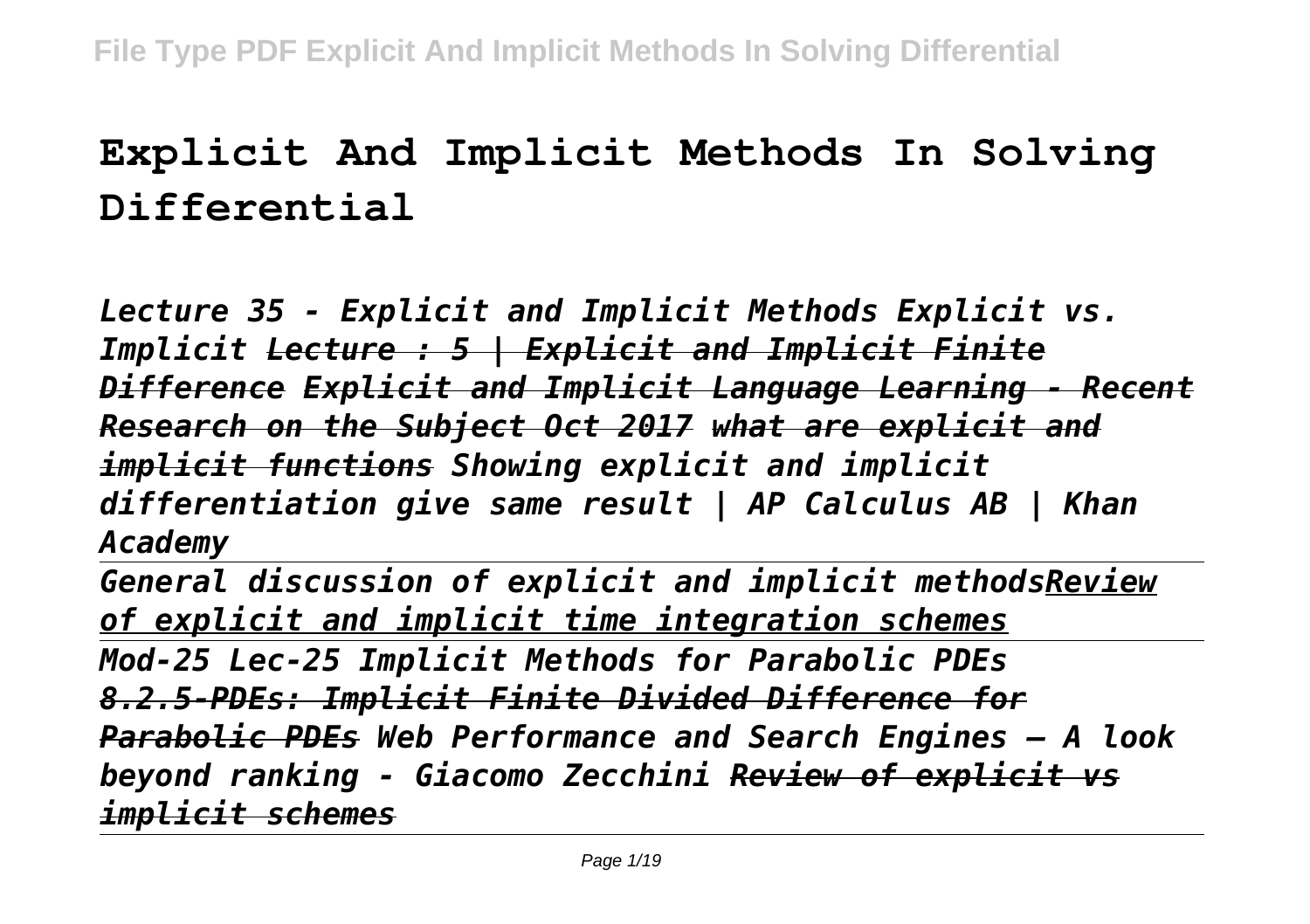*How to Do Implicit Differentiation (NancyPi)Implicit and Explicit Analysis in FEA*

*7.1.2-ODEs: Introduction to Runge-Kutta Methods PDE | Finite differences: introduction Forward, Backward, and Central Difference Method 7.2.2-ODEs: Stiff Systems 7.2.5-ODEs: Implicit Euler's Method*

*NM9 4 Stiff ODEs and Implicit Methods*

*Implicit Differentiation - Full Lecture with 8 Clear ExamplesNumerical Analysis - Backward Euler Method Transient conduction using explicit finite difference method F19 ch11 8. Heat equation, implicit backward Euler step, unconditionally stable. Wen Shen Solve a Stiff ODE Using Explicit And Implicit Euler Methods GIS for Equity \u0026 Social Justice Special Interest Group (SIG) Meeting at Esri UC 2020 Implicit, Explicit, \u0026 Fluent Wait in Selenium(Step by Step Explained with Demo) - Day 5 ME564 Lecture 17: Numerical solutions to ODEs (Forward and Backward Euler)*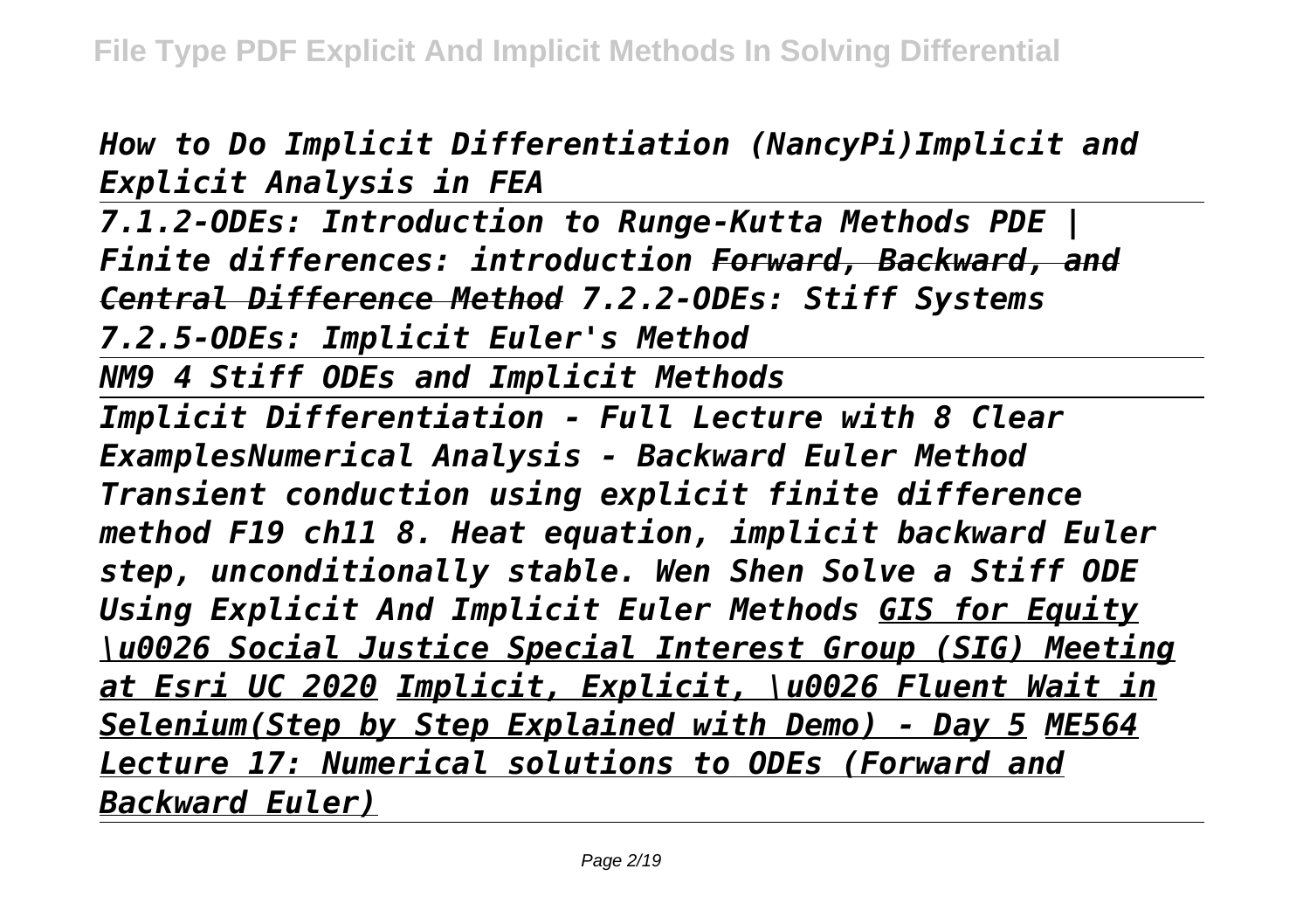*Webinar: Dealing with Ambiguity as a PM by Amazon Sr PM, Shambhavi PandeyCMPSC/Math 451. April 15, 2015. Stiff systems of ODEs. Implicit vs explicit method. Wen Shen Explicit And Implicit Methods In Explicit and implicit methods are approaches used in numerical analysis for obtaining numerical approximations to the solutions of time-dependent ordinary and partial differential equations, as is required in computer simulations of physical processes.*

*Explicit and implicit methods - Wikipedia Explicit and implicit methods are approaches used in numerical analysis for obtaining numerical approximations to the solutions of time-dependent ordinary and partial differential equations, as is required in computer simulations of physical processes.. Contents. Illustration using the forward and backward Euler methods; See also; Sources; Explicit methods calculate the state of a system at a ...*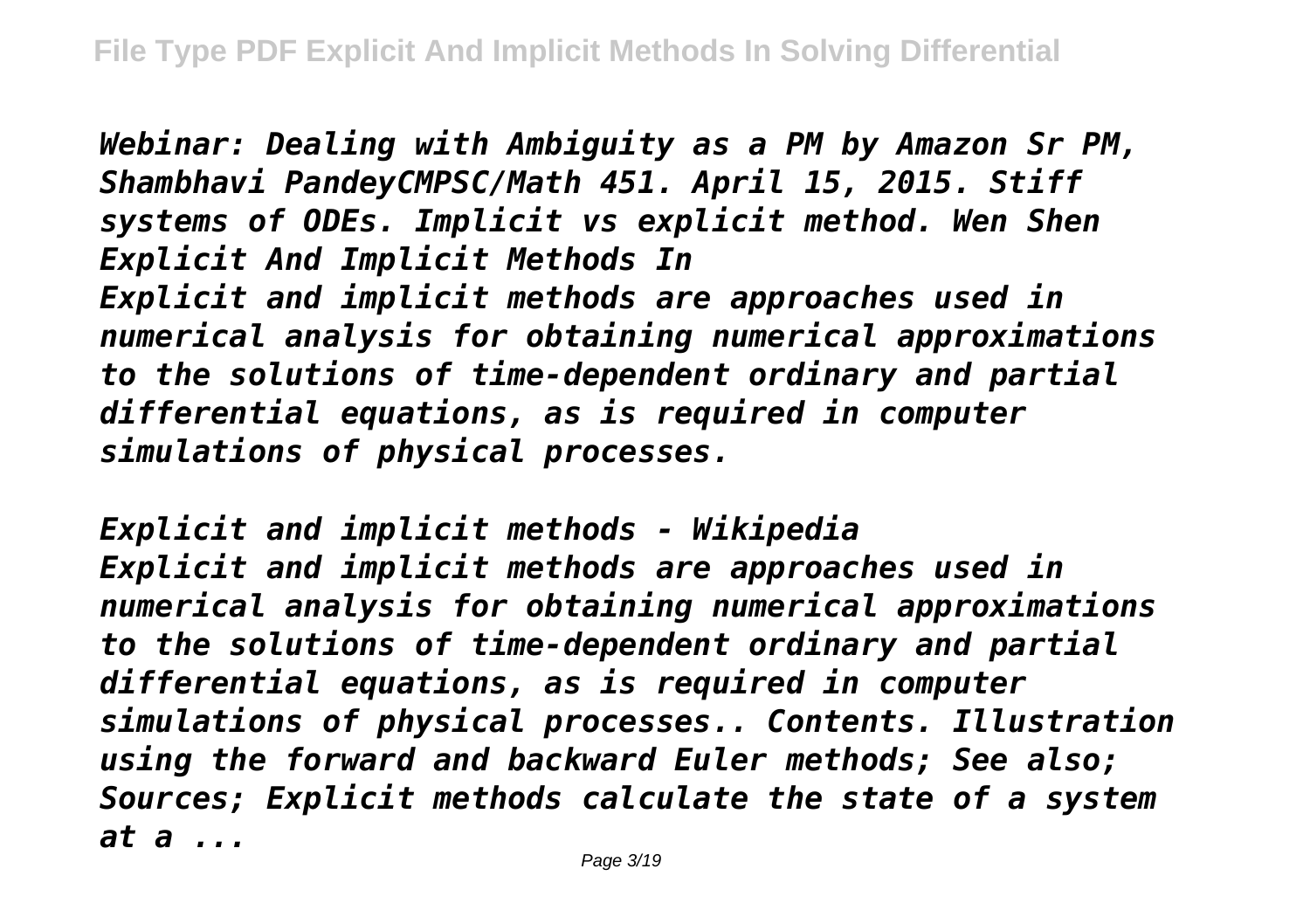*Explicit and implicit methods - WikiMili, The Best ... In an explicit numerical method S would be evaluated in terms of known quantities at the previous time step n. An implicit method, in contrast, would evaluate some or all of the terms in S in terms of unknown quantities at the new time step n+1.*

*Implicit vs Explicit Numerical Methods | CFD-101 by Dr. CW ...*

*In an explicit numerical method S would be evaluated in terms of known quantities at the previous time step n. An implicit method, in contrast, would evaluate some or all of the terms in S in terms of unknown quantities at the new time step n+1.*

*Implicit versus Explicit Methods The explicit method is straightforward but not as efficient as the implicit method. The explicit method is limited to* Page 4/19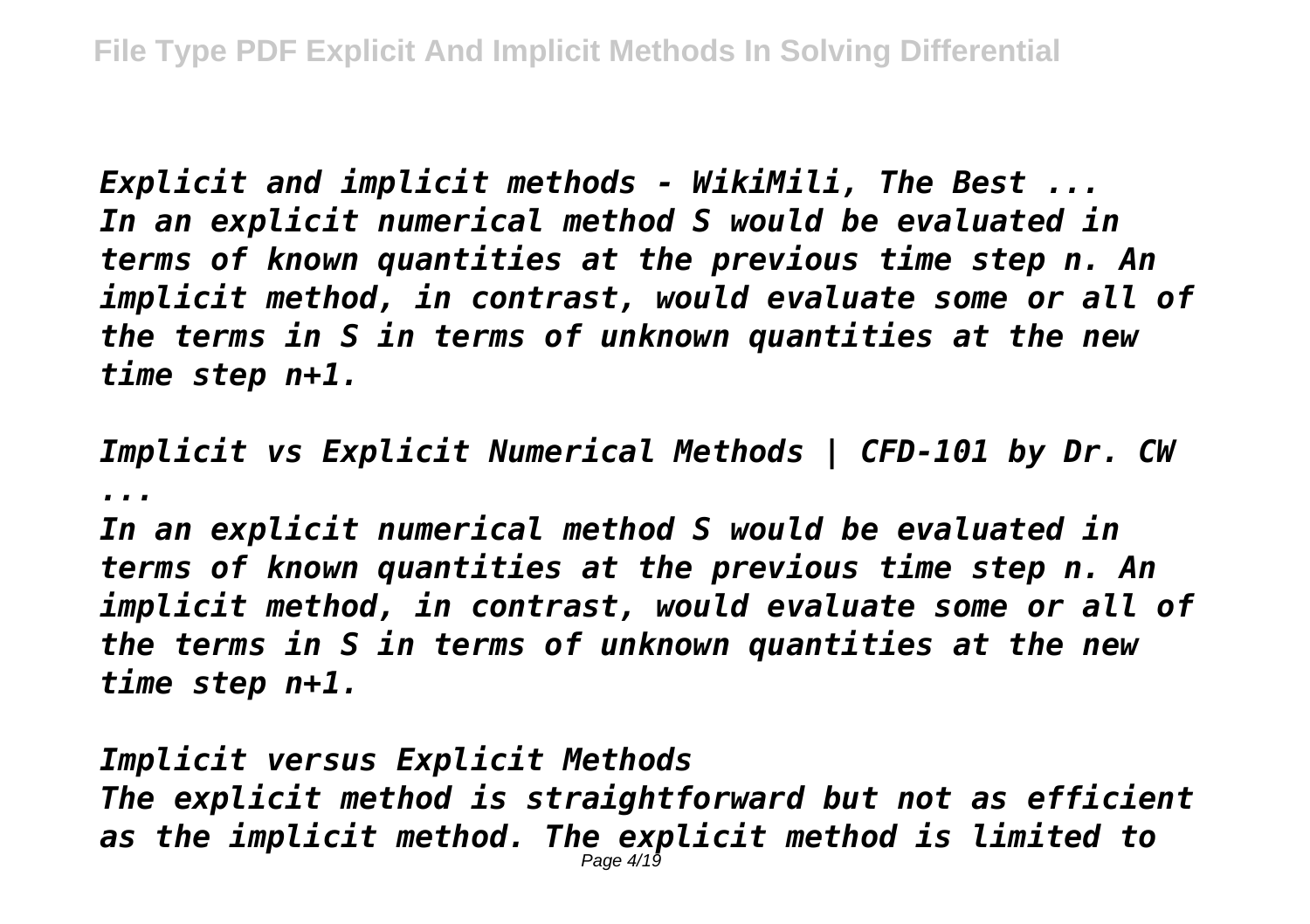*systems subject to s-independent CCs whereas the implicit method can handle various statistical relationships among CCs, which can be s-independent, mutually exclusive, or sdependent. Applications of both methods and effects of PCCFs on the system reliability results are illustrated through detailed analyses of an example computer system subject to PCCFs.*

*Explicit and implicit methods for probabilistic common ... prepare the explicit and implicit methods in solving differential to read every daylight is customary for many people. However, there are nevertheless many people who then don't subsequently reading. This is a problem. But, similar to you can keep others to begin reading, it will be better.*

*Explicit And Implicit Methods In Solving Differential An explicit solution results from a method that is independent of other values (for the same level), a single* Page 5/19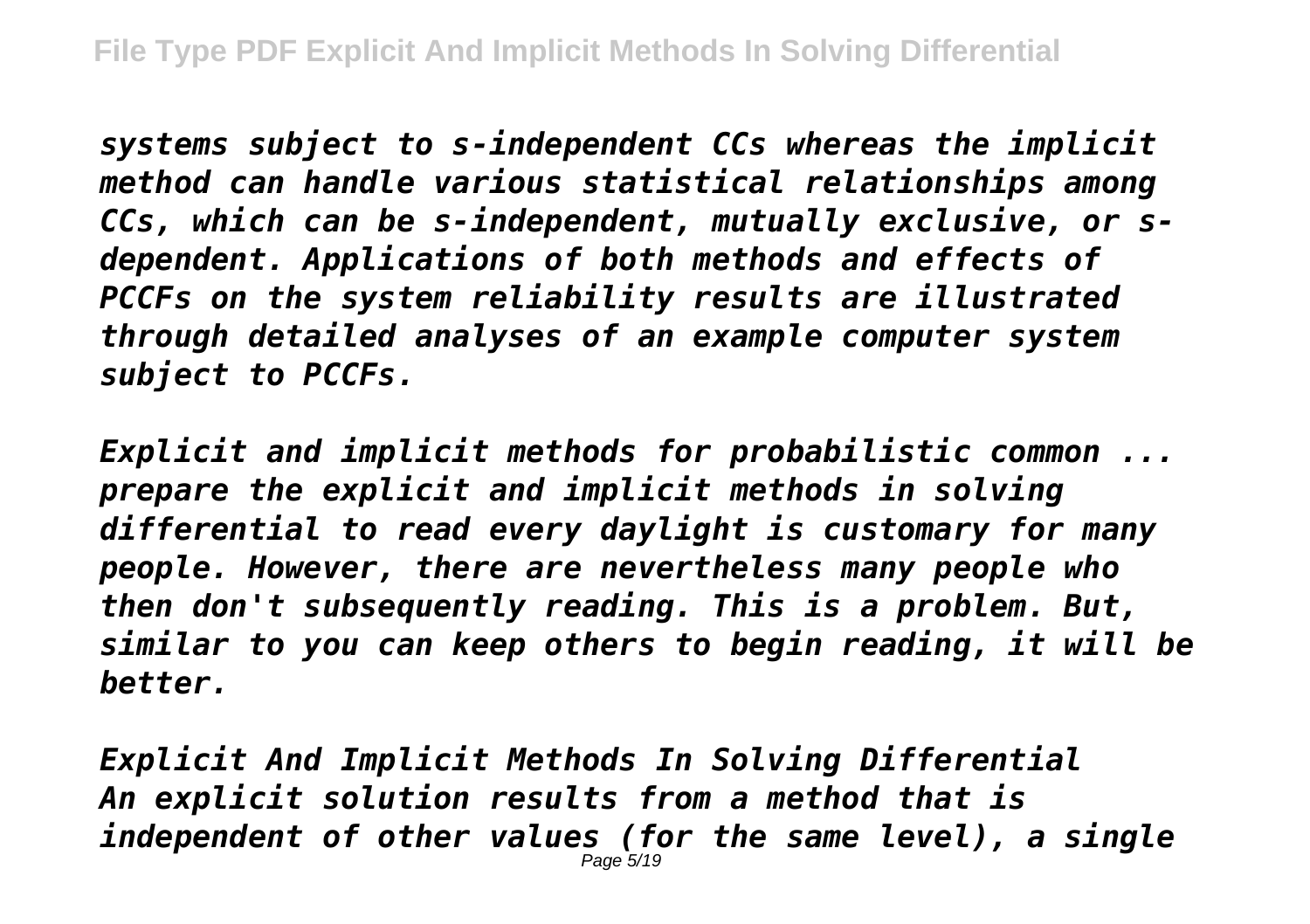*equation is used to evaluate new nodal variables for a single time step. An implicit...*

*What is the difference between implicit and explicit ... The formulation for the explicit method given in Equation 1 may be written in the matrix notation Equation 3: Implicit Finite Difference in Matrix Form. where and This matrix notation is used in the Implicit Method - A MATLAB Implementation tutorial. Stability and Convergence*

*Option Pricing Using The Implicit Finite Difference Method The implicit-time stepping method (also known as dual-time formulation) is available in the density-based explicit and implicit formulation.*

*18.5.5 Unsteady Flows Solution Methods length() is a method that doesn't take any arguments in the parentheses. There are no explicit parameters used here. The length() method acts on a different object each time.* Page 6/19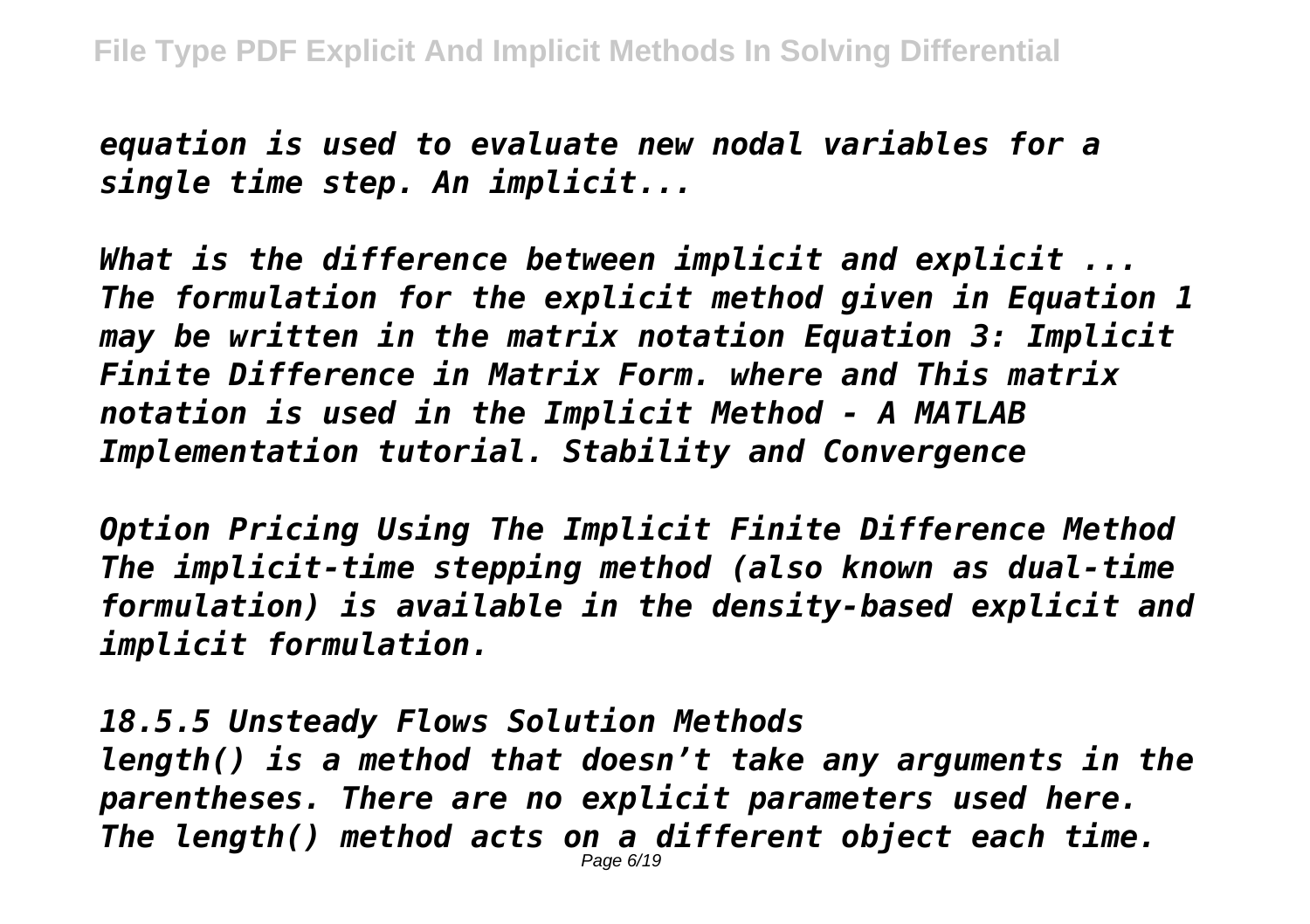*The Object acts as an implicit parameter to the length() method. Implicit parameters, another example*

*Implicit and Explicit Parameters – Dr James Froggatt Implicit is indirectly stated or implied. Explicit is directly stated and spelled out. If you have any other questions about commonly misused English words, feel free to check out our other posts on affect/effect, principal/principle, and countless others. Answers. Explicit; Implicit; Explicit; Implicit*

*Implicit vs. Explicit: What's the Difference? - Writing ... Fully implicit methods have a stability advantage over explicit and approximately factored methods and this provides the potential to calculate steady or unsteady fluid flow problems in a small number of time steps. By grouping a number of PC's together into a cluster and pooling the memory and local storage, solution of these large systems of equations becomes practical on modest* Page 7/19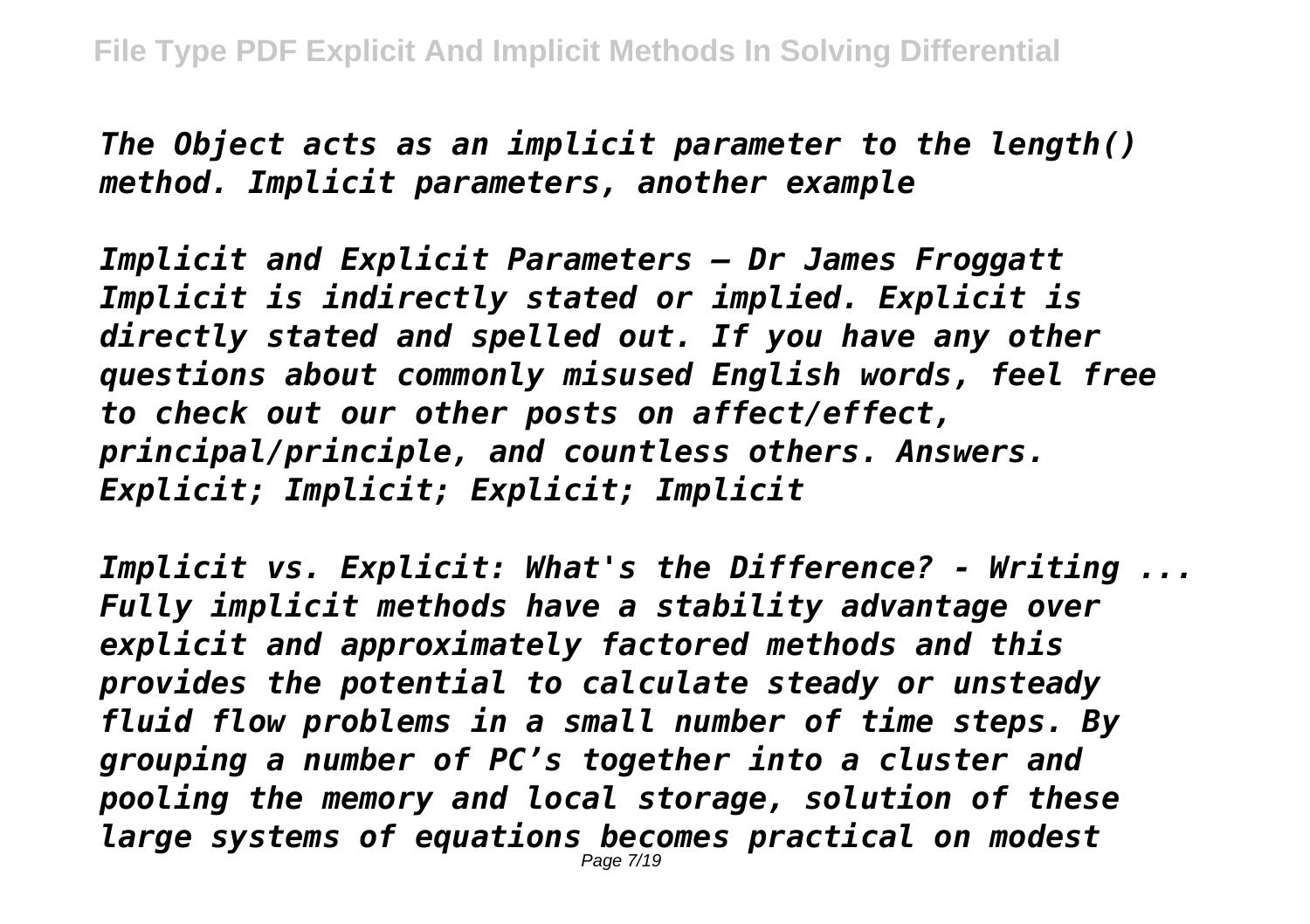*hardware.*

*Implicit Method - an overview | ScienceDirect Topics Assume that implicit wait time is set to 20 seconds and explicit wait time is set to 10 seconds. Suppose we are trying to find an element which has some "ExpectedConditions "(Explicit Wait), If the element is not located within the time frame defined by the Explicit wait(10 Seconds), It will use the time frame defined by implicit wait(20 seconds) before throwing an " ElementNotVisibleException ".*

*Implicit, Explicit, & Fluent Wait in Selenium WebDriver My understanding of the Ruby culture is we want simple, elegant, and concise code. With this culture,... Tagged with ruby, implicit, explicit, returns.*

*Implicit vs explicit returns - DEV Explicit testing techniques are those direct methods such* Page 8/19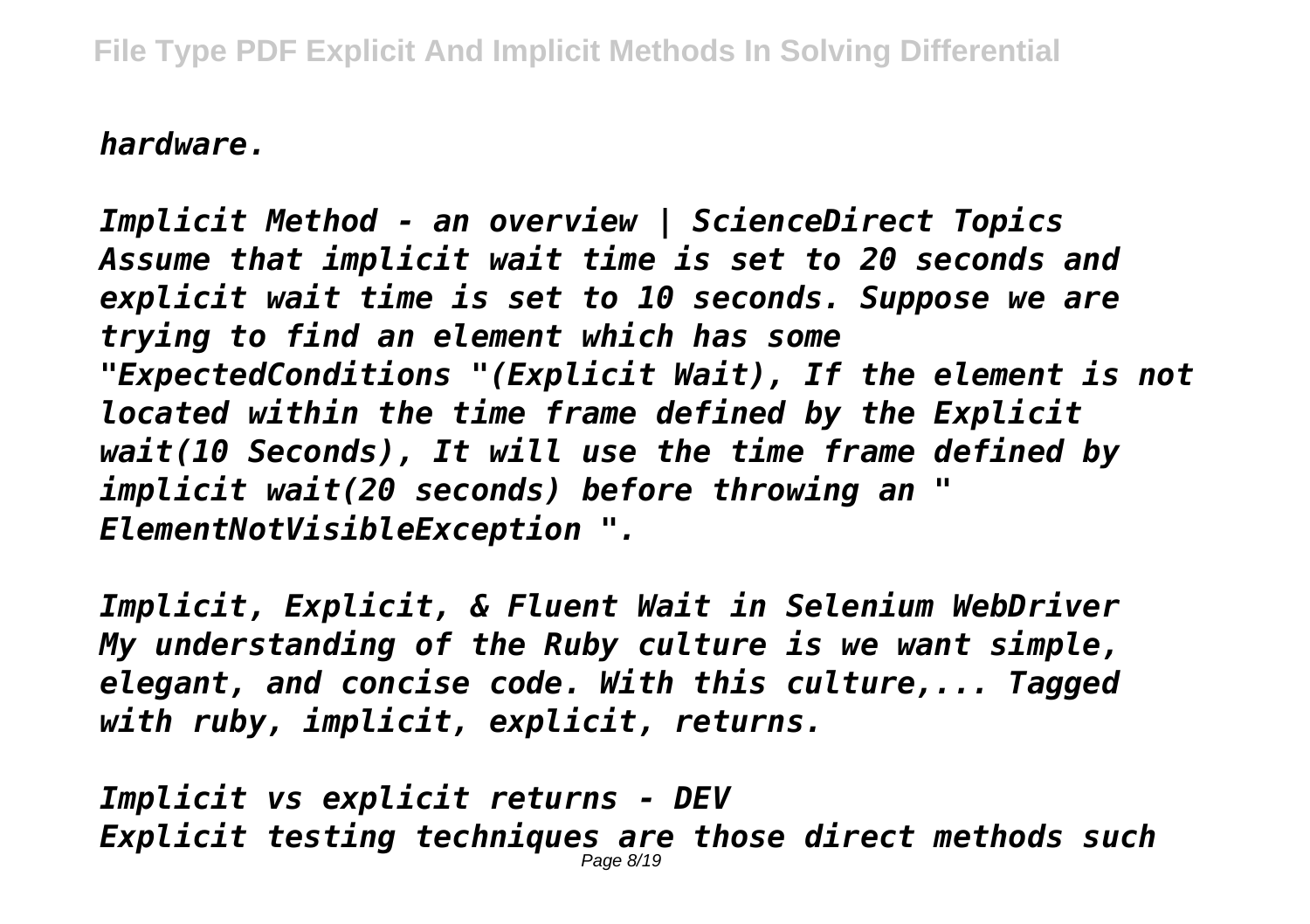*as traditional surveys and focus groups, those that allow consumers to take the time to deliberate on their answers before answering – providing more informed and rational insights. The incitement of system 2 thinking in participants is what defines this type of testing.*

*The Difference Between Implicit vs. Explicit Testing What are Explicit and Implicit Interfaces? There are two ways of implementing C# interfaces "Explicit" and "Implicit". When you implicitly implement an interface below is how the code looks like. "IDal" is the interface and "Add" and "Update" are the methods implemented implicitly.*

*Explicit Interface VS Implicit Interface in C#? - CodeProject The Transient response analysis can be integrated using either an implicit or an explicit scheme, both are possible. To understand the difference between those 2* Page 9/19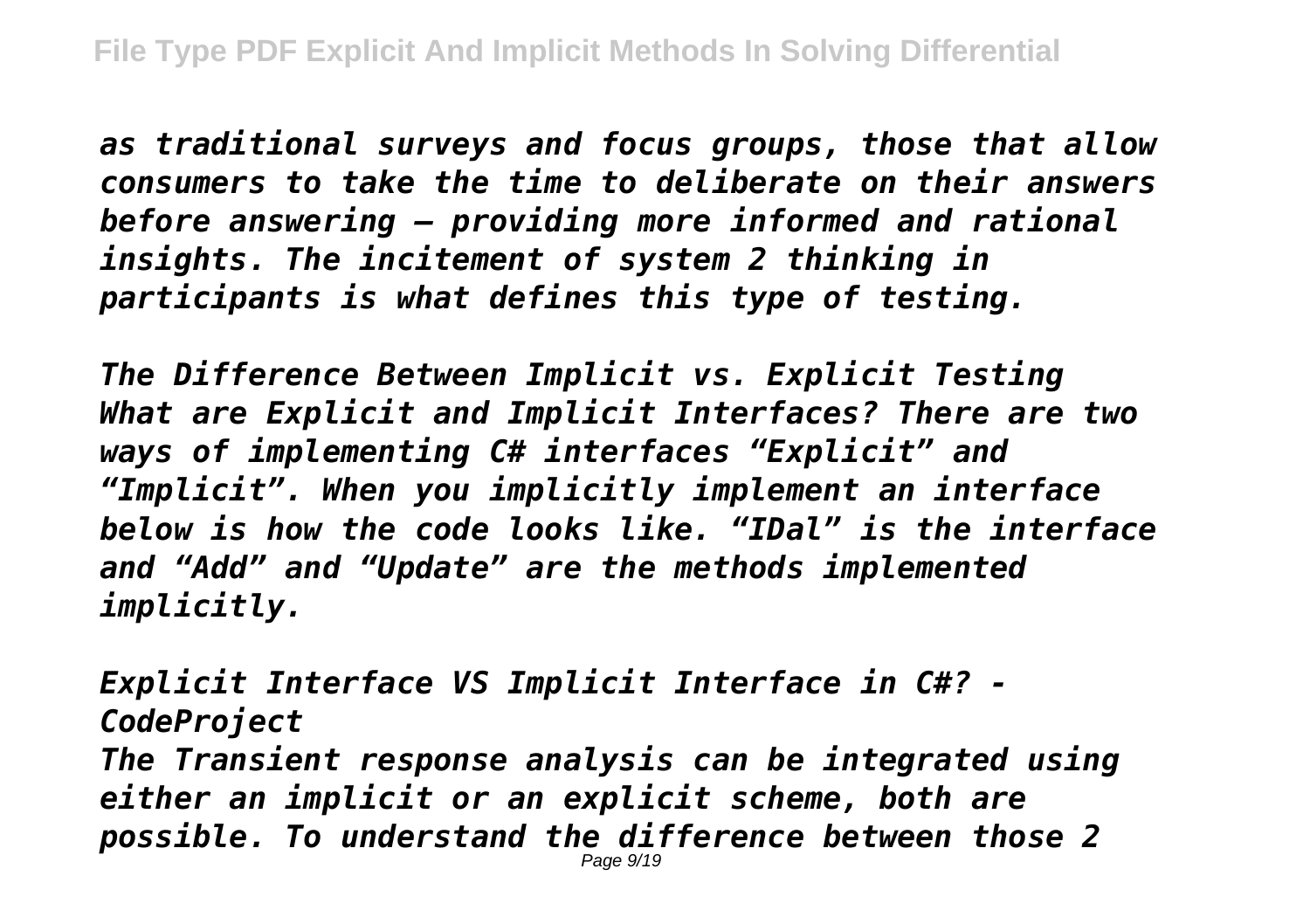*integration methods, we must go into the theory… we talk about it in the webinar and in the next articles.*

*Lecture 35 - Explicit and Implicit Methods Explicit vs. Implicit Lecture : 5 | Explicit and Implicit Finite Difference Explicit and Implicit Language Learning - Recent Research on the Subject Oct 2017 what are explicit and implicit functions Showing explicit and implicit differentiation give same result | AP Calculus AB | Khan Academy* 

*General discussion of explicit and implicit methodsReview of explicit and implicit time integration schemes Mod-25 Lec-25 Implicit Methods for Parabolic PDEs 8.2.5-PDEs: Implicit Finite Divided Difference for Parabolic PDEs Web Performance and Search Engines – A look beyond ranking - Giacomo Zecchini Review of explicit vs implicit schemes*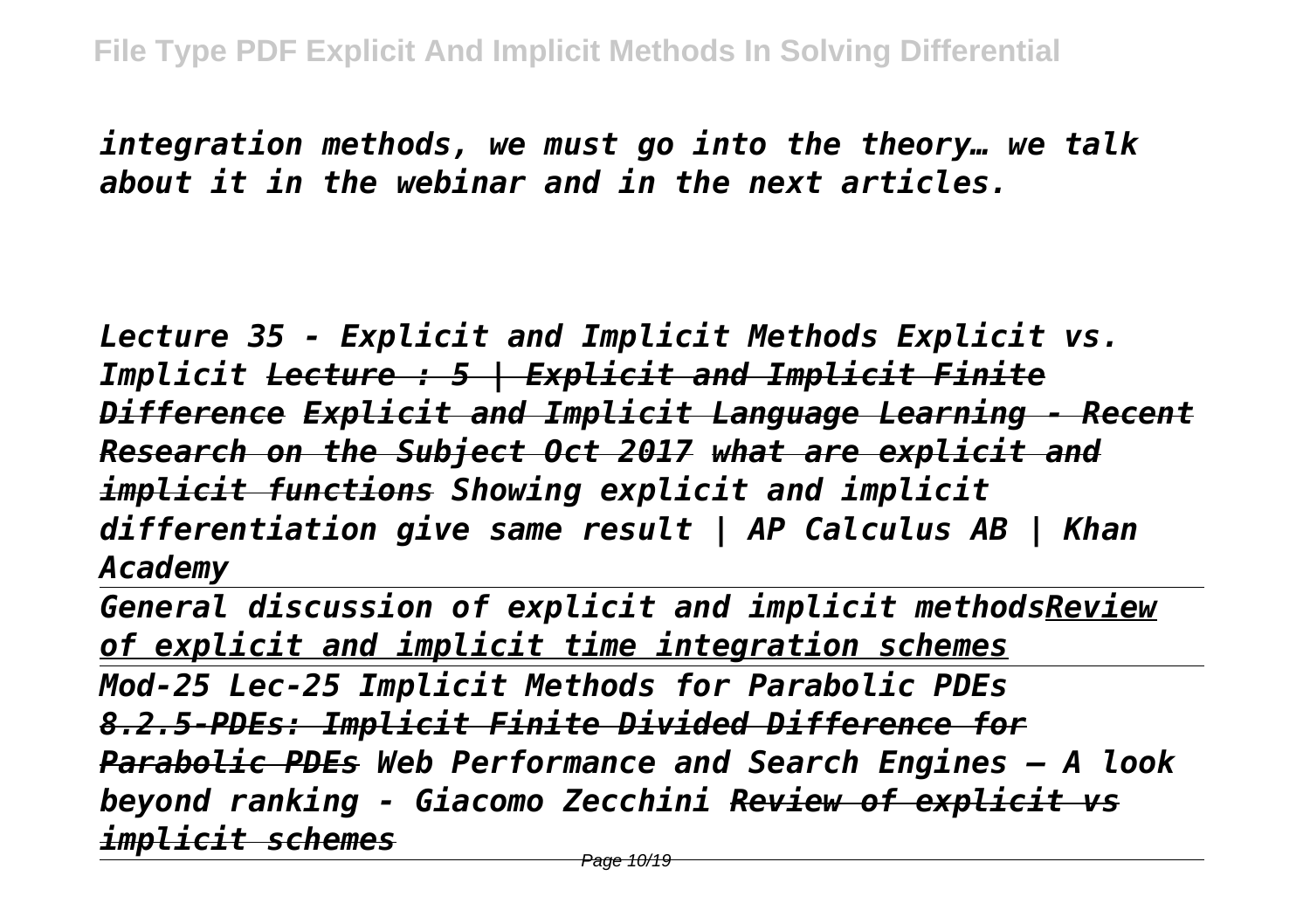*How to Do Implicit Differentiation (NancyPi)Implicit and Explicit Analysis in FEA*

*7.1.2-ODEs: Introduction to Runge-Kutta Methods PDE | Finite differences: introduction Forward, Backward, and Central Difference Method 7.2.2-ODEs: Stiff Systems 7.2.5-ODEs: Implicit Euler's Method*

*NM9 4 Stiff ODEs and Implicit Methods*

*Implicit Differentiation - Full Lecture with 8 Clear ExamplesNumerical Analysis - Backward Euler Method Transient conduction using explicit finite difference method F19 ch11 8. Heat equation, implicit backward Euler step, unconditionally stable. Wen Shen Solve a Stiff ODE Using Explicit And Implicit Euler Methods GIS for Equity \u0026 Social Justice Special Interest Group (SIG) Meeting at Esri UC 2020 Implicit, Explicit, \u0026 Fluent Wait in Selenium(Step by Step Explained with Demo) - Day 5 ME564 Lecture 17: Numerical solutions to ODEs (Forward and Backward Euler)*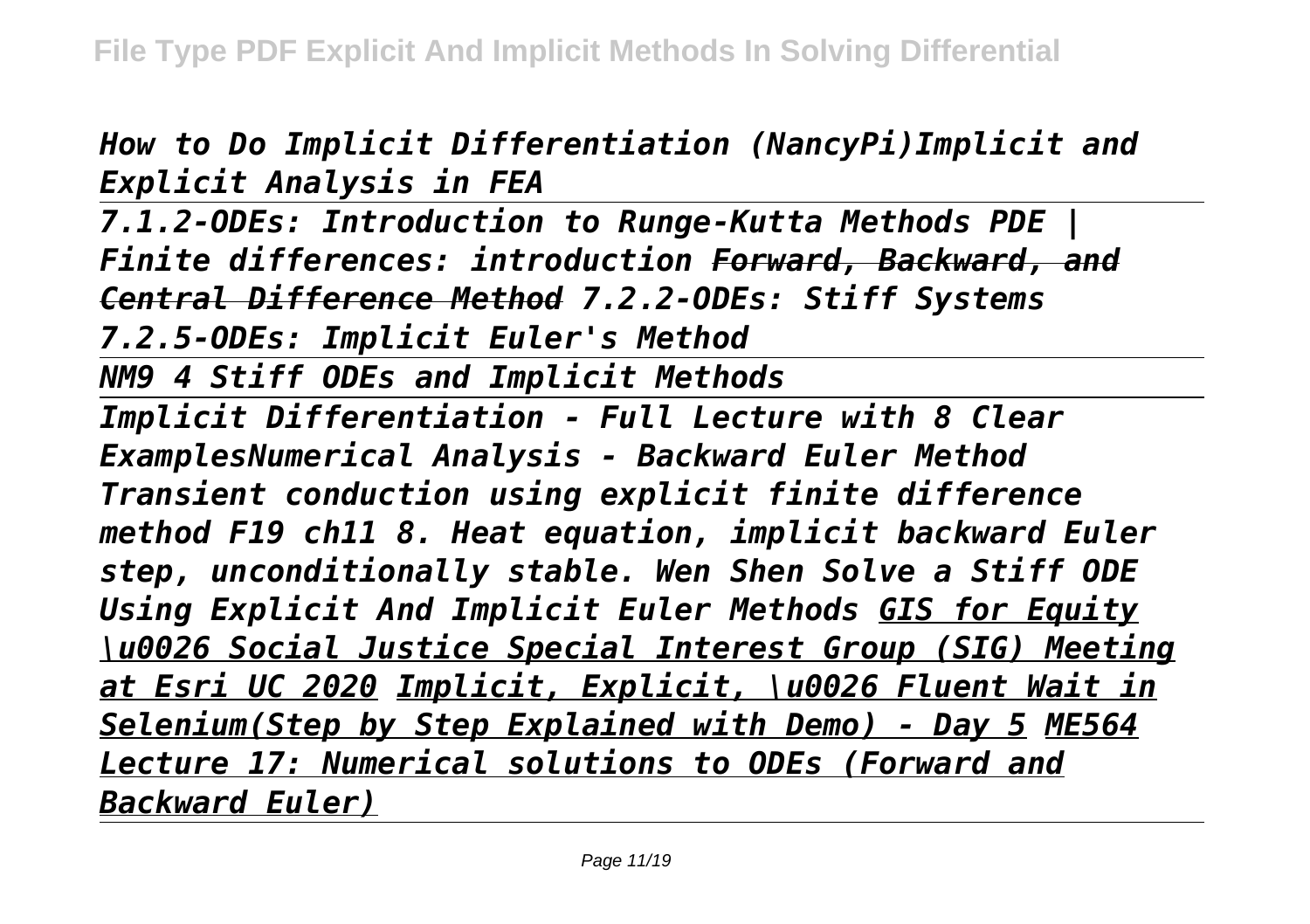*Webinar: Dealing with Ambiguity as a PM by Amazon Sr PM, Shambhavi PandeyCMPSC/Math 451. April 15, 2015. Stiff systems of ODEs. Implicit vs explicit method. Wen Shen Explicit And Implicit Methods In Explicit and implicit methods are approaches used in numerical analysis for obtaining numerical approximations to the solutions of time-dependent ordinary and partial differential equations, as is required in computer simulations of physical processes.*

*Explicit and implicit methods - Wikipedia Explicit and implicit methods are approaches used in numerical analysis for obtaining numerical approximations to the solutions of time-dependent ordinary and partial differential equations, as is required in computer simulations of physical processes.. Contents. Illustration using the forward and backward Euler methods; See also; Sources; Explicit methods calculate the state of a system at a ...*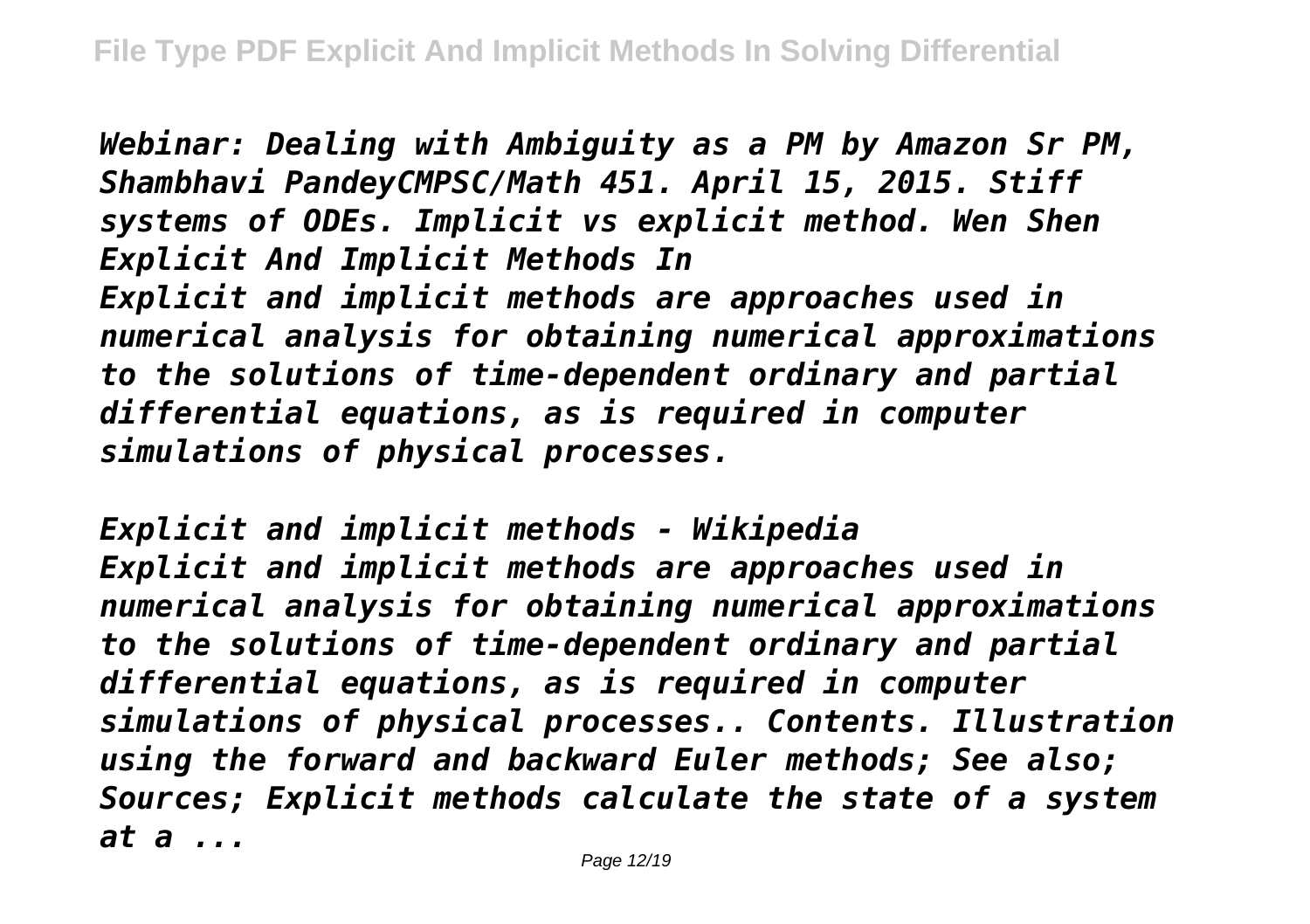*Explicit and implicit methods - WikiMili, The Best ... In an explicit numerical method S would be evaluated in terms of known quantities at the previous time step n. An implicit method, in contrast, would evaluate some or all of the terms in S in terms of unknown quantities at the new time step n+1.*

*Implicit vs Explicit Numerical Methods | CFD-101 by Dr. CW ...*

*In an explicit numerical method S would be evaluated in terms of known quantities at the previous time step n. An implicit method, in contrast, would evaluate some or all of the terms in S in terms of unknown quantities at the new time step n+1.*

*Implicit versus Explicit Methods The explicit method is straightforward but not as efficient as the implicit method. The explicit method is limited to* Page 13/19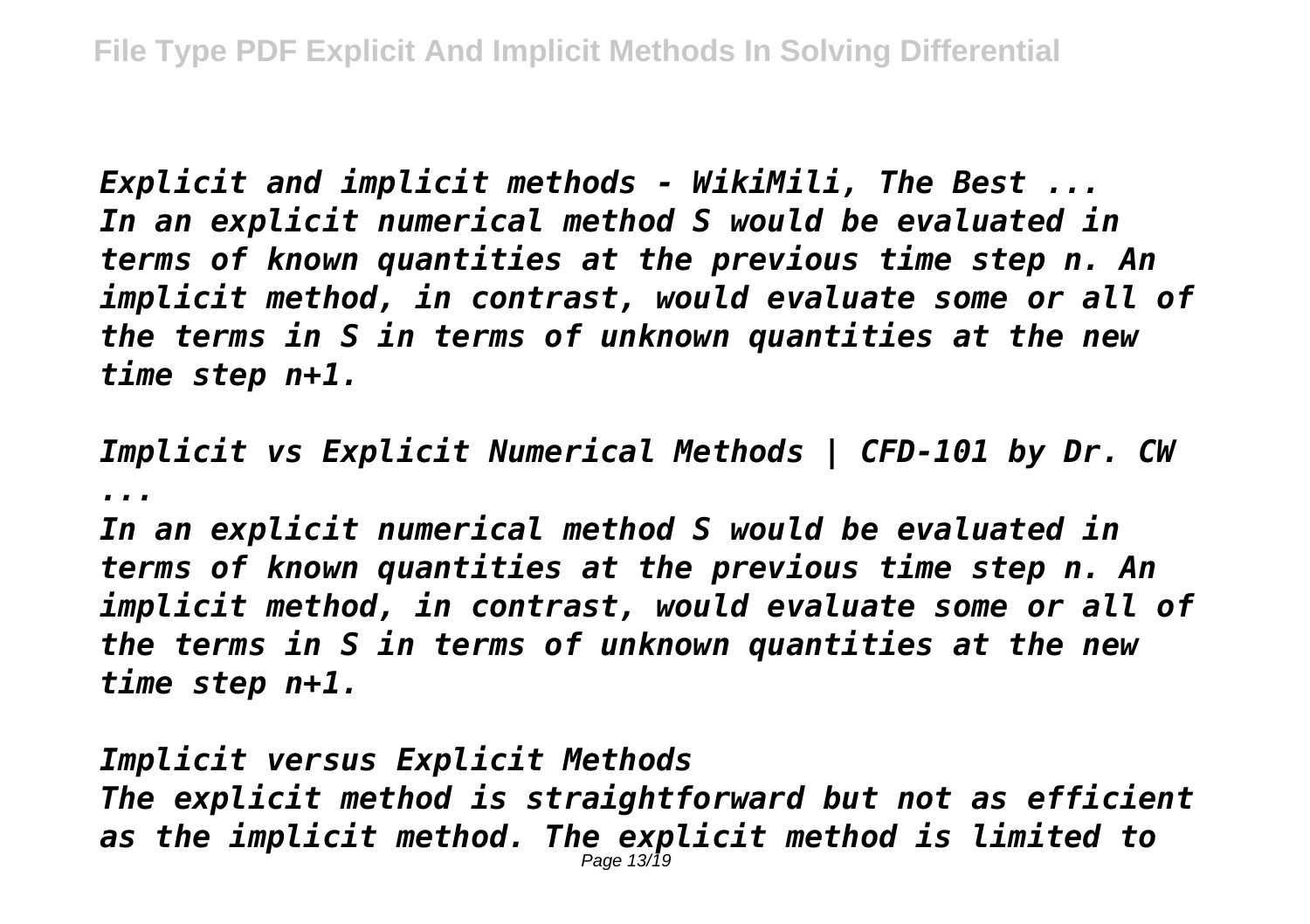*systems subject to s-independent CCs whereas the implicit method can handle various statistical relationships among CCs, which can be s-independent, mutually exclusive, or sdependent. Applications of both methods and effects of PCCFs on the system reliability results are illustrated through detailed analyses of an example computer system subject to PCCFs.*

*Explicit and implicit methods for probabilistic common ... prepare the explicit and implicit methods in solving differential to read every daylight is customary for many people. However, there are nevertheless many people who then don't subsequently reading. This is a problem. But, similar to you can keep others to begin reading, it will be better.*

*Explicit And Implicit Methods In Solving Differential An explicit solution results from a method that is independent of other values (for the same level), a single* Page 14/19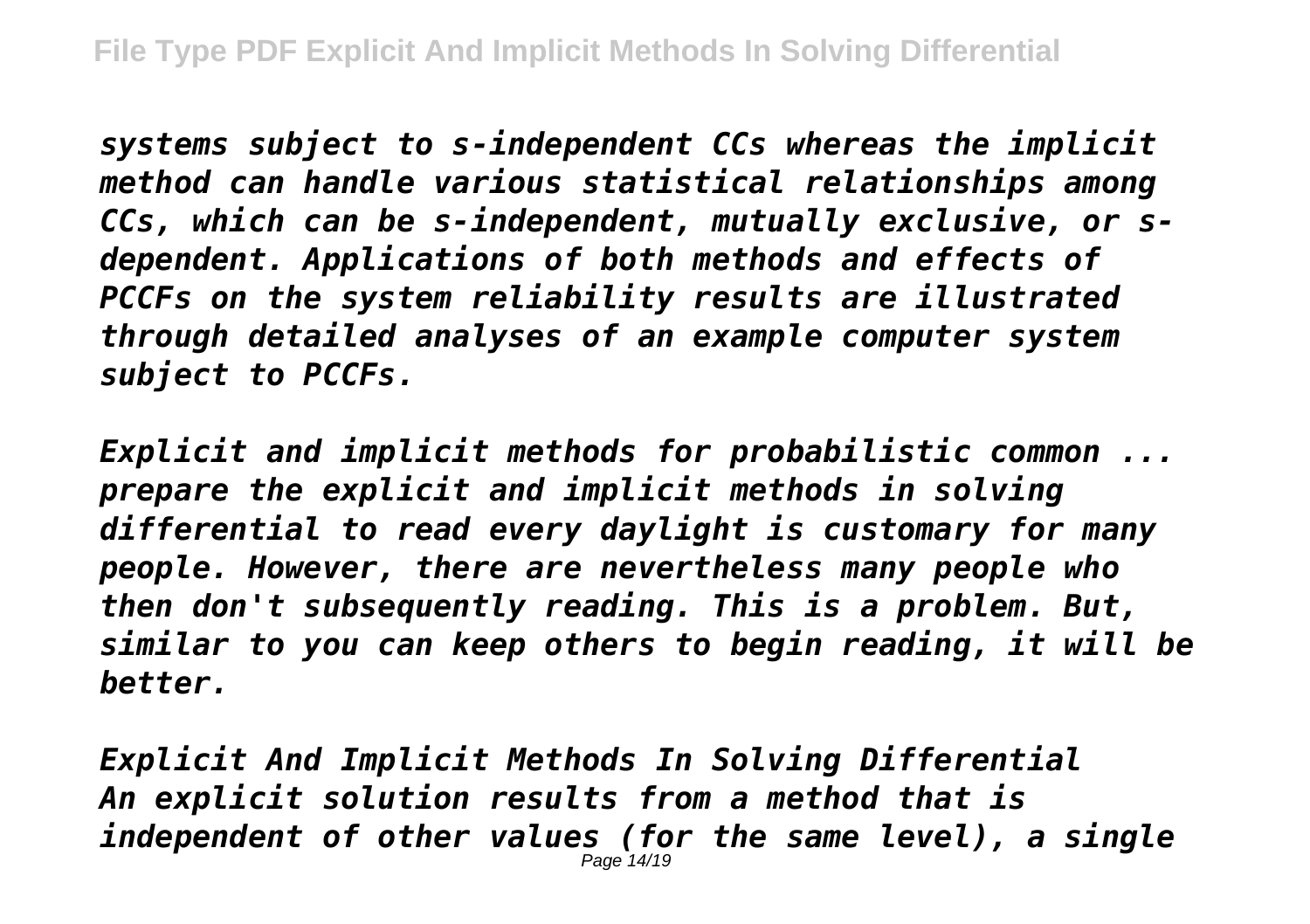*equation is used to evaluate new nodal variables for a single time step. An implicit...*

*What is the difference between implicit and explicit ... The formulation for the explicit method given in Equation 1 may be written in the matrix notation Equation 3: Implicit Finite Difference in Matrix Form. where and This matrix notation is used in the Implicit Method - A MATLAB Implementation tutorial. Stability and Convergence*

*Option Pricing Using The Implicit Finite Difference Method The implicit-time stepping method (also known as dual-time formulation) is available in the density-based explicit and implicit formulation.*

*18.5.5 Unsteady Flows Solution Methods length() is a method that doesn't take any arguments in the parentheses. There are no explicit parameters used here. The length() method acts on a different object each time.* Page 15/19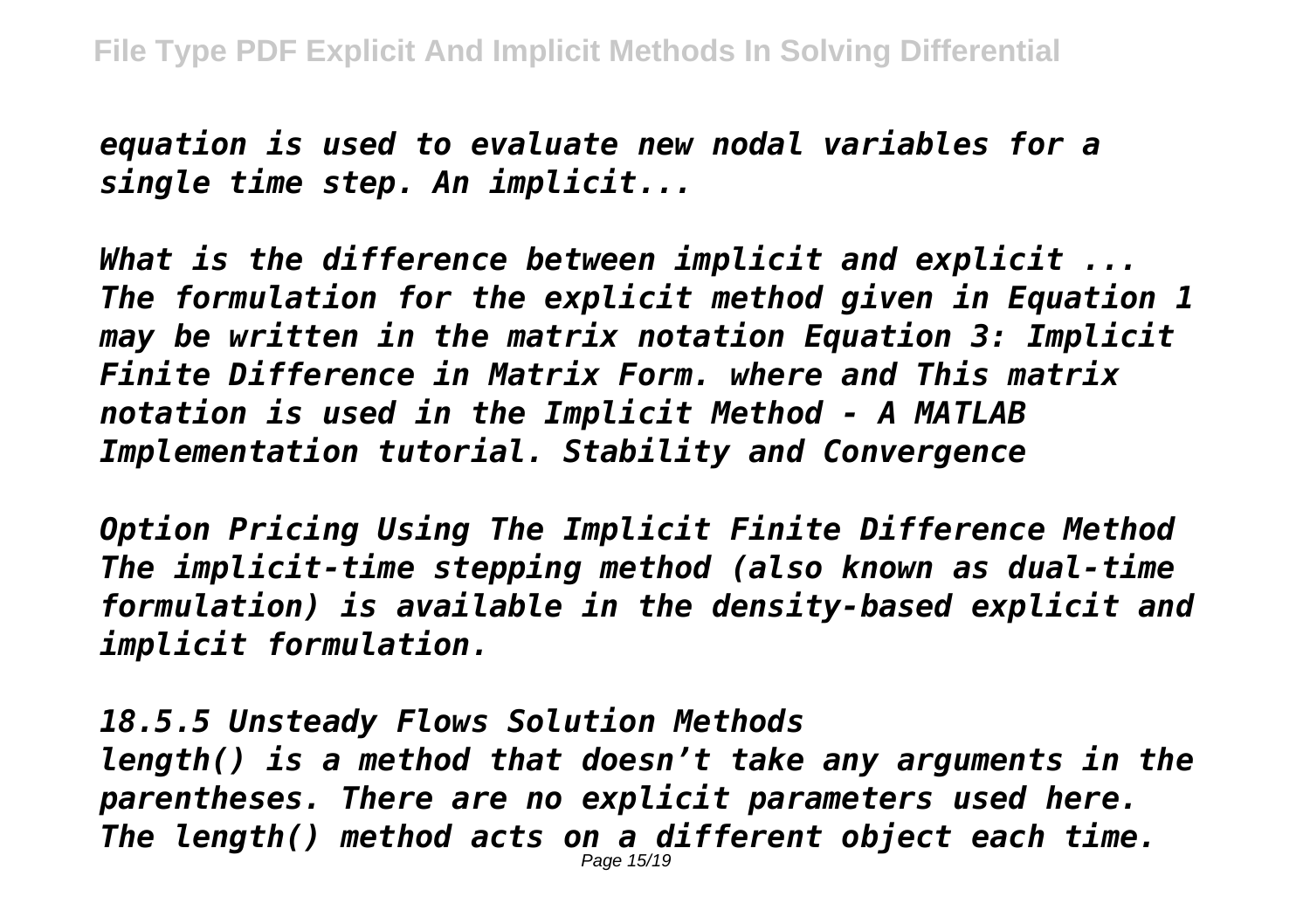*The Object acts as an implicit parameter to the length() method. Implicit parameters, another example*

*Implicit and Explicit Parameters – Dr James Froggatt Implicit is indirectly stated or implied. Explicit is directly stated and spelled out. If you have any other questions about commonly misused English words, feel free to check out our other posts on affect/effect, principal/principle, and countless others. Answers. Explicit; Implicit; Explicit; Implicit*

*Implicit vs. Explicit: What's the Difference? - Writing ... Fully implicit methods have a stability advantage over explicit and approximately factored methods and this provides the potential to calculate steady or unsteady fluid flow problems in a small number of time steps. By grouping a number of PC's together into a cluster and pooling the memory and local storage, solution of these large systems of equations becomes practical on modest* Page 16/19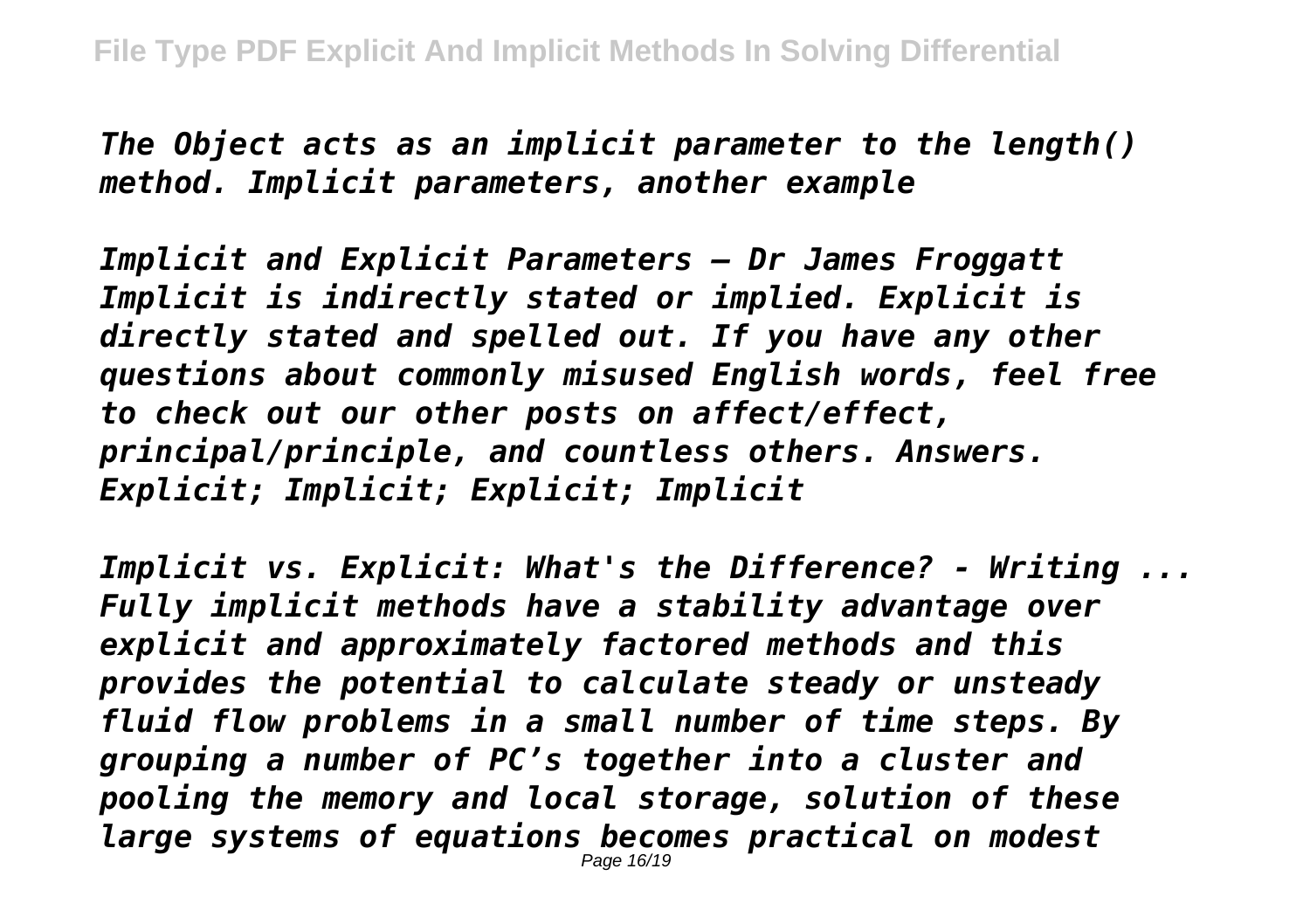*hardware.*

*Implicit Method - an overview | ScienceDirect Topics Assume that implicit wait time is set to 20 seconds and explicit wait time is set to 10 seconds. Suppose we are trying to find an element which has some "ExpectedConditions "(Explicit Wait), If the element is not located within the time frame defined by the Explicit wait(10 Seconds), It will use the time frame defined by implicit wait(20 seconds) before throwing an " ElementNotVisibleException ".*

*Implicit, Explicit, & Fluent Wait in Selenium WebDriver My understanding of the Ruby culture is we want simple, elegant, and concise code. With this culture,... Tagged with ruby, implicit, explicit, returns.*

*Implicit vs explicit returns - DEV Explicit testing techniques are those direct methods such* Page 17/19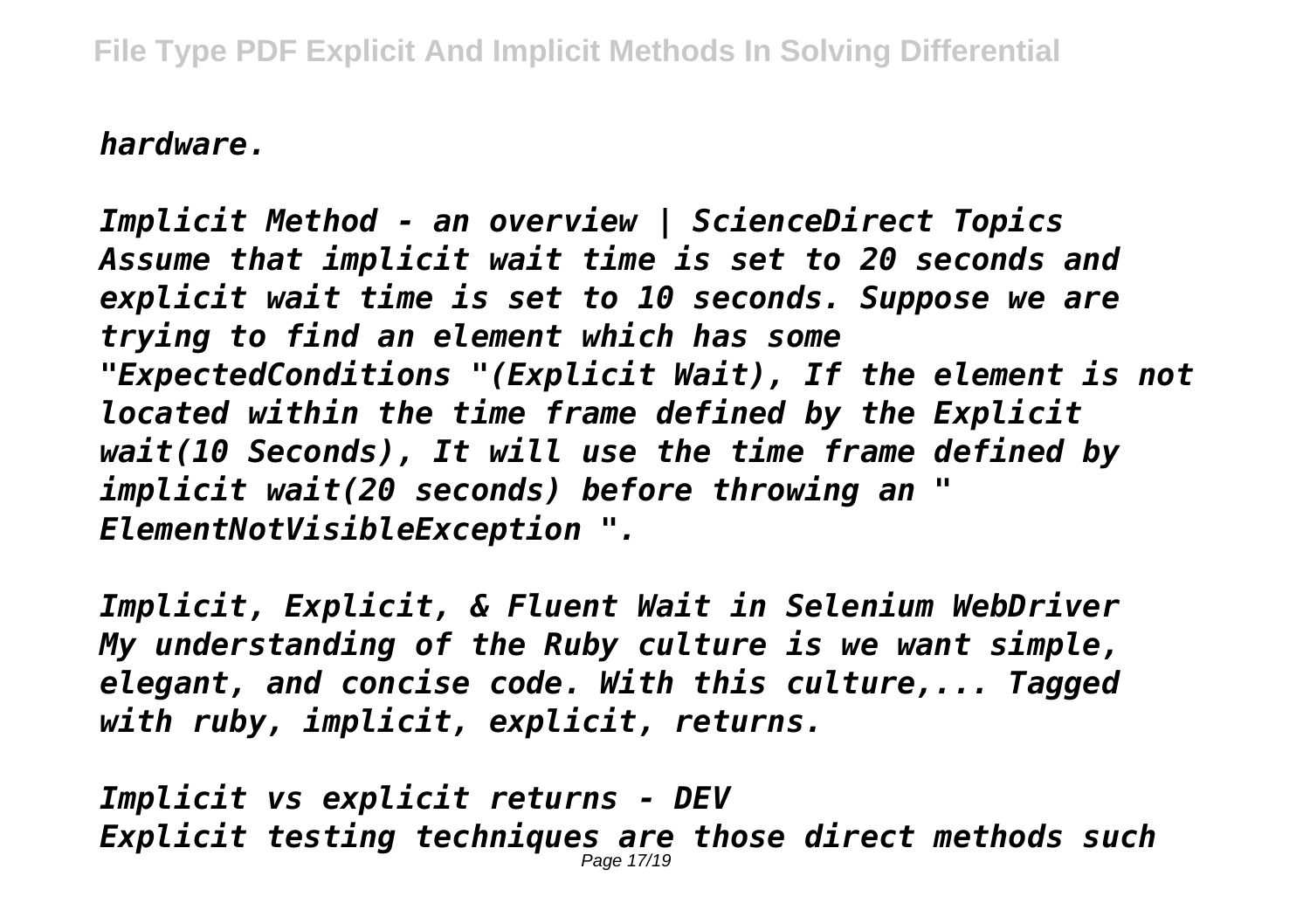*as traditional surveys and focus groups, those that allow consumers to take the time to deliberate on their answers before answering – providing more informed and rational insights. The incitement of system 2 thinking in participants is what defines this type of testing.*

*The Difference Between Implicit vs. Explicit Testing What are Explicit and Implicit Interfaces? There are two ways of implementing C# interfaces "Explicit" and "Implicit". When you implicitly implement an interface below is how the code looks like. "IDal" is the interface and "Add" and "Update" are the methods implemented implicitly.*

*Explicit Interface VS Implicit Interface in C#? - CodeProject The Transient response analysis can be integrated using either an implicit or an explicit scheme, both are possible. To understand the difference between those 2* Page 18/19